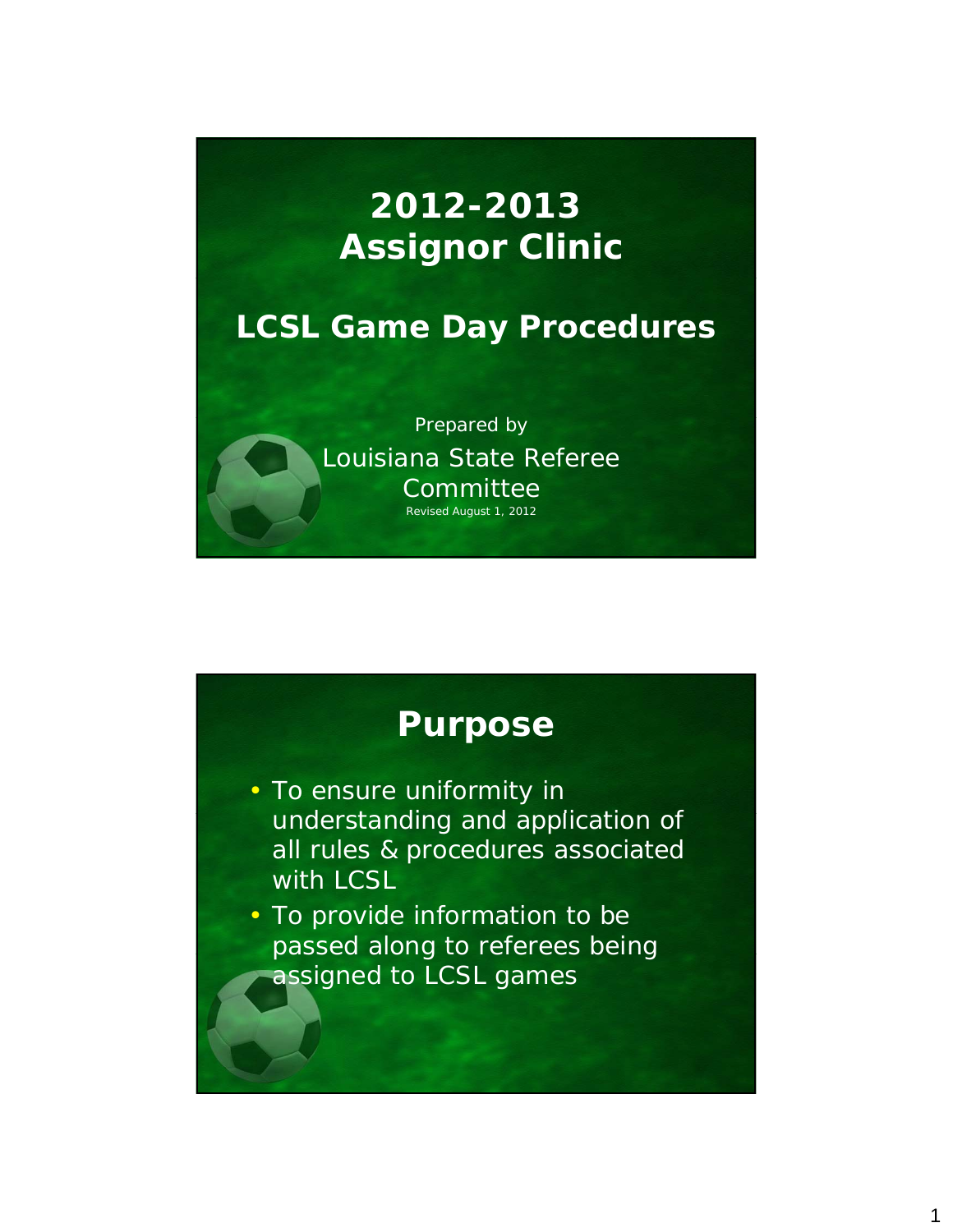## **Get Approved to Assign LCSL Games**

- Following this presentation, you will answer a short quiz to ensure you have read and understood the material.
- A passing score of 80% is required to become approved for assigning LCSL games for 2012-2013 season.
- You may view the presentation and retake the test as often as needed to pass the quiz.

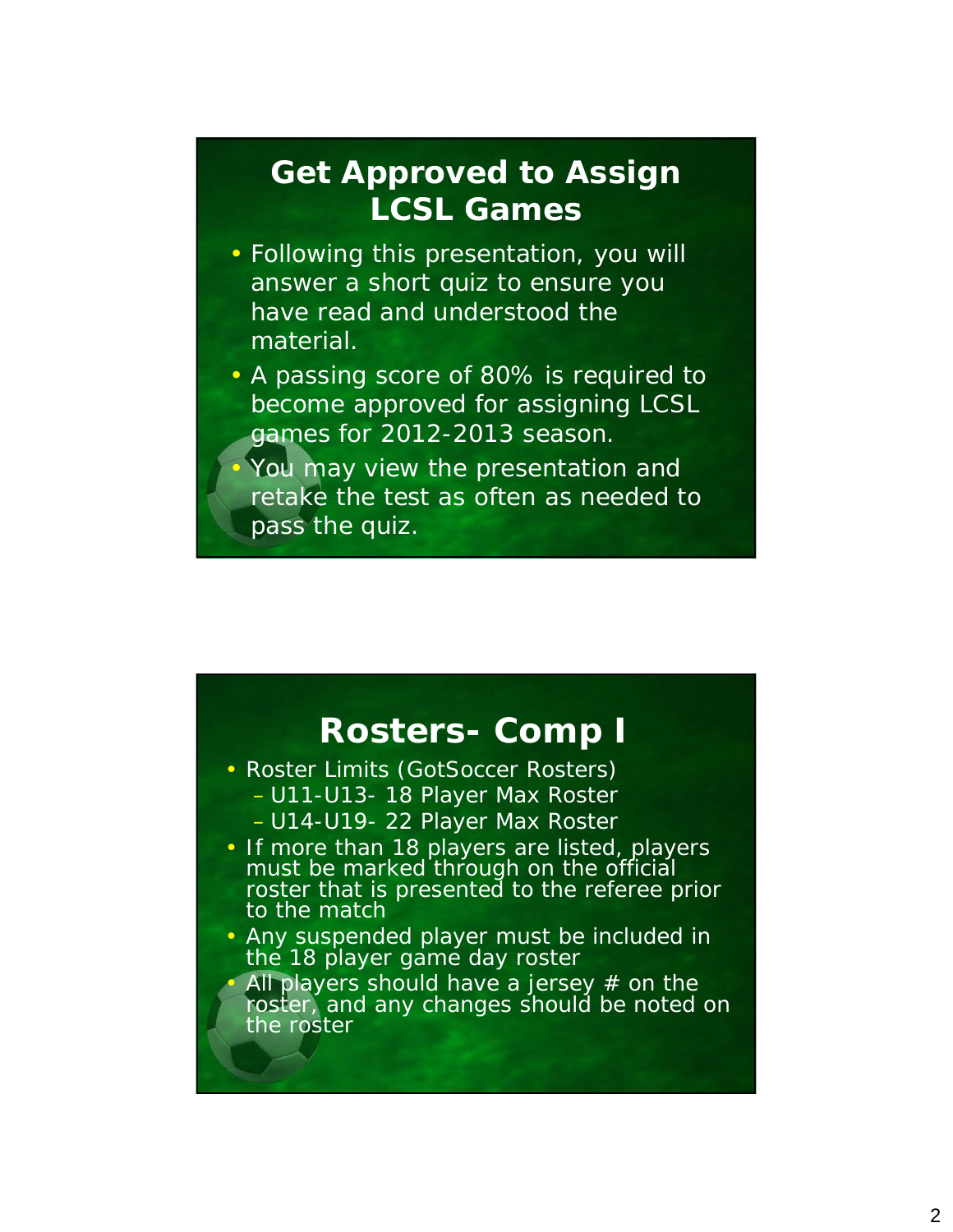### **Rosters- Comp II**

- Roster Limits –U11-U13- 18 Player Max Roster –U14-U19- 22 Player Max Roster
- ALL players on the roster are eligible to play unless a suspension is being served

### **Checking Passes/Rosters**

- Team will give player passes & official Game Report/Roster from GotSoccer to Referee before the game
- Referee *MUST* check players against roster and player pass.
- If passes/roster are not present at the beginning of the game, they must present them prior to the end of the game. The referee shall still check the passes.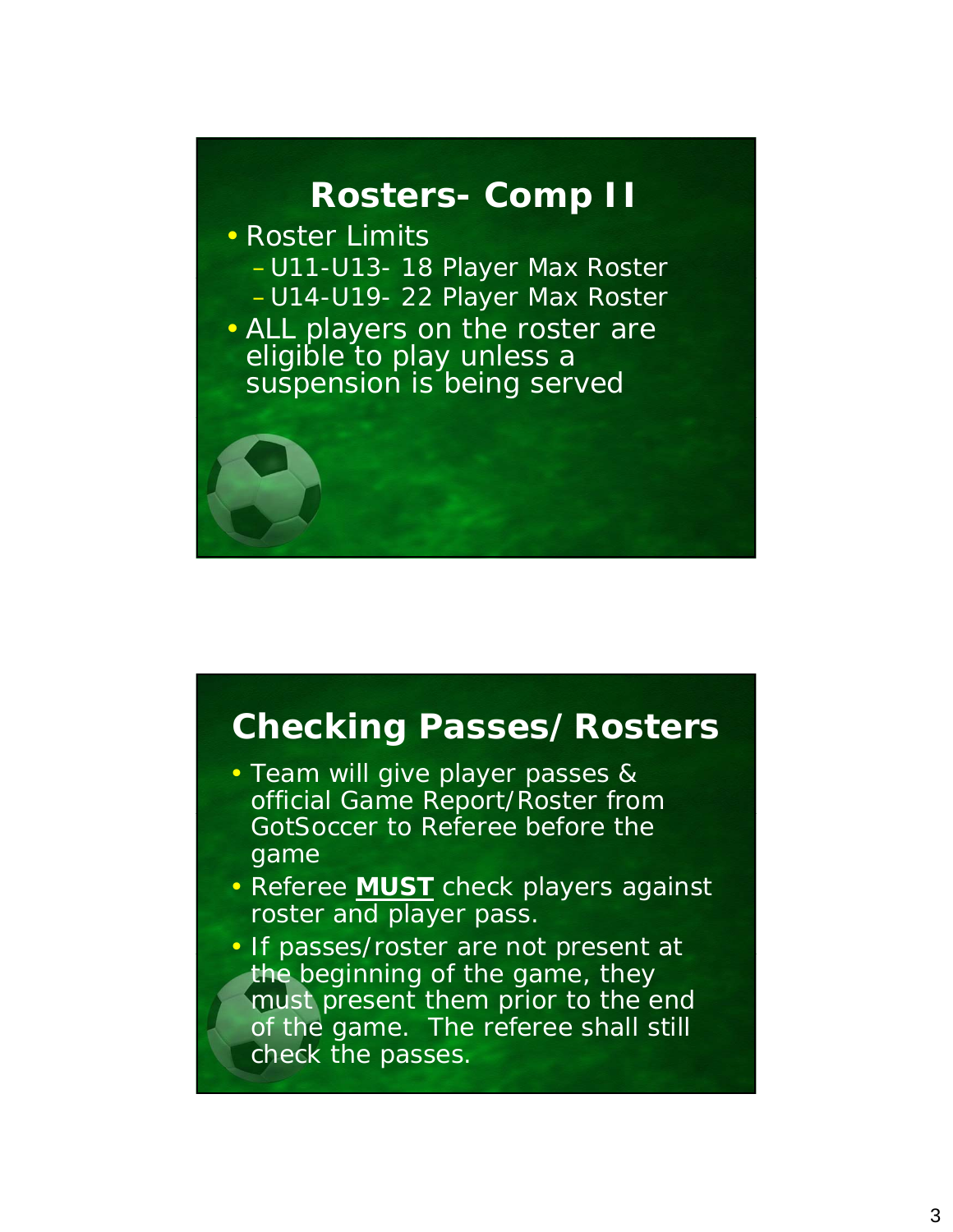# **Checking Passes/Rosters Continued**

- Game Report which includes the Roster may be in electronic form i.e. (iPad, iPhone, etc…), but passes *MUST* be present
- If only one game report present, then the roster on that game report for each team is the official roster • Referees should note on game report if passes and rosters were present/checked.

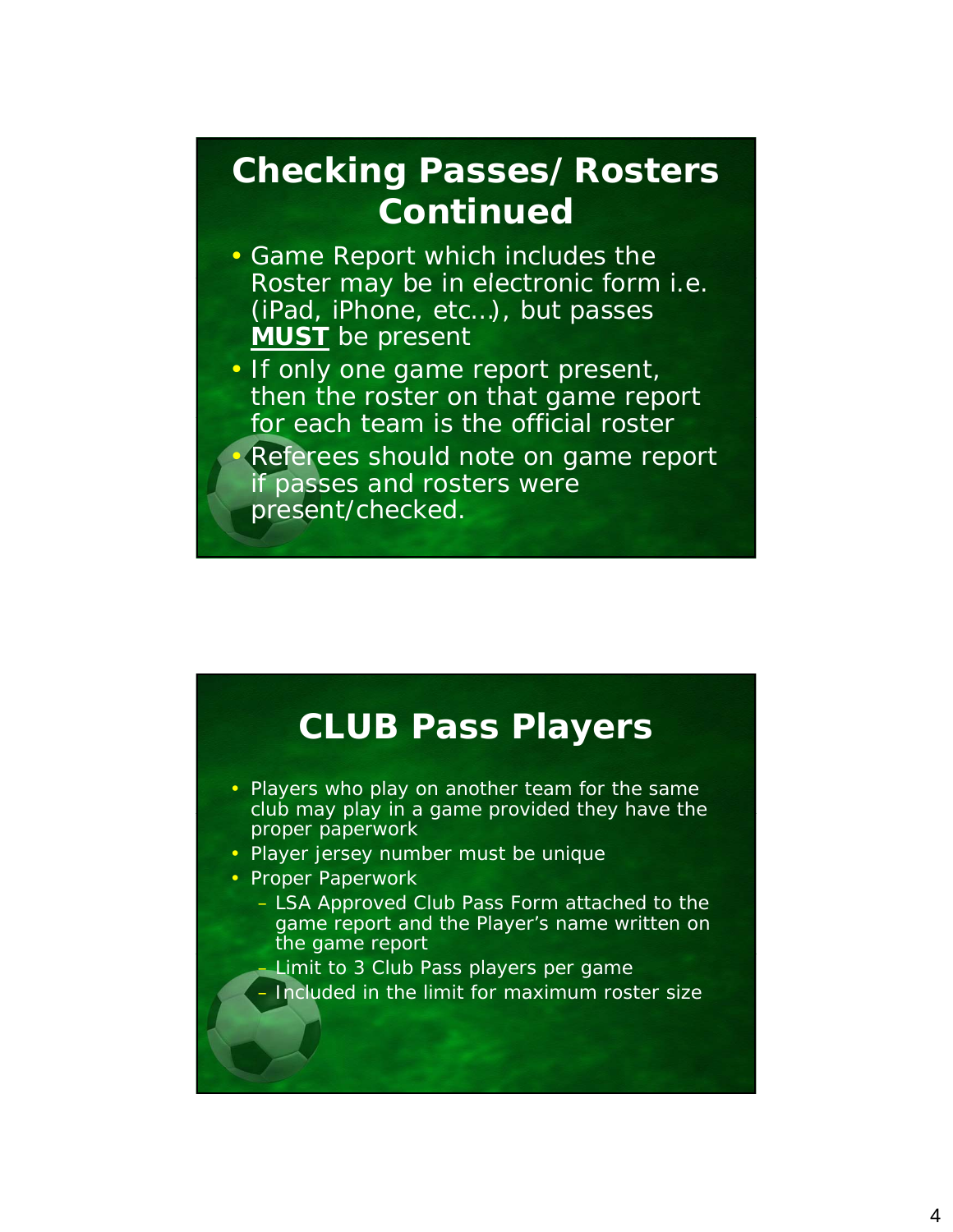### **Game Durations/Game Balls**

| U11/12                      | 2 - 30 minute halves Size 4           |  |
|-----------------------------|---------------------------------------|--|
| U13/14                      | 2 - 35 minute halves Size 5           |  |
| U15/16                      | 2 - 40 minute halves Size 5           |  |
|                             | U17/18/19 2 - 45 minute halves Size 5 |  |
| All games may end in a tie. |                                       |  |

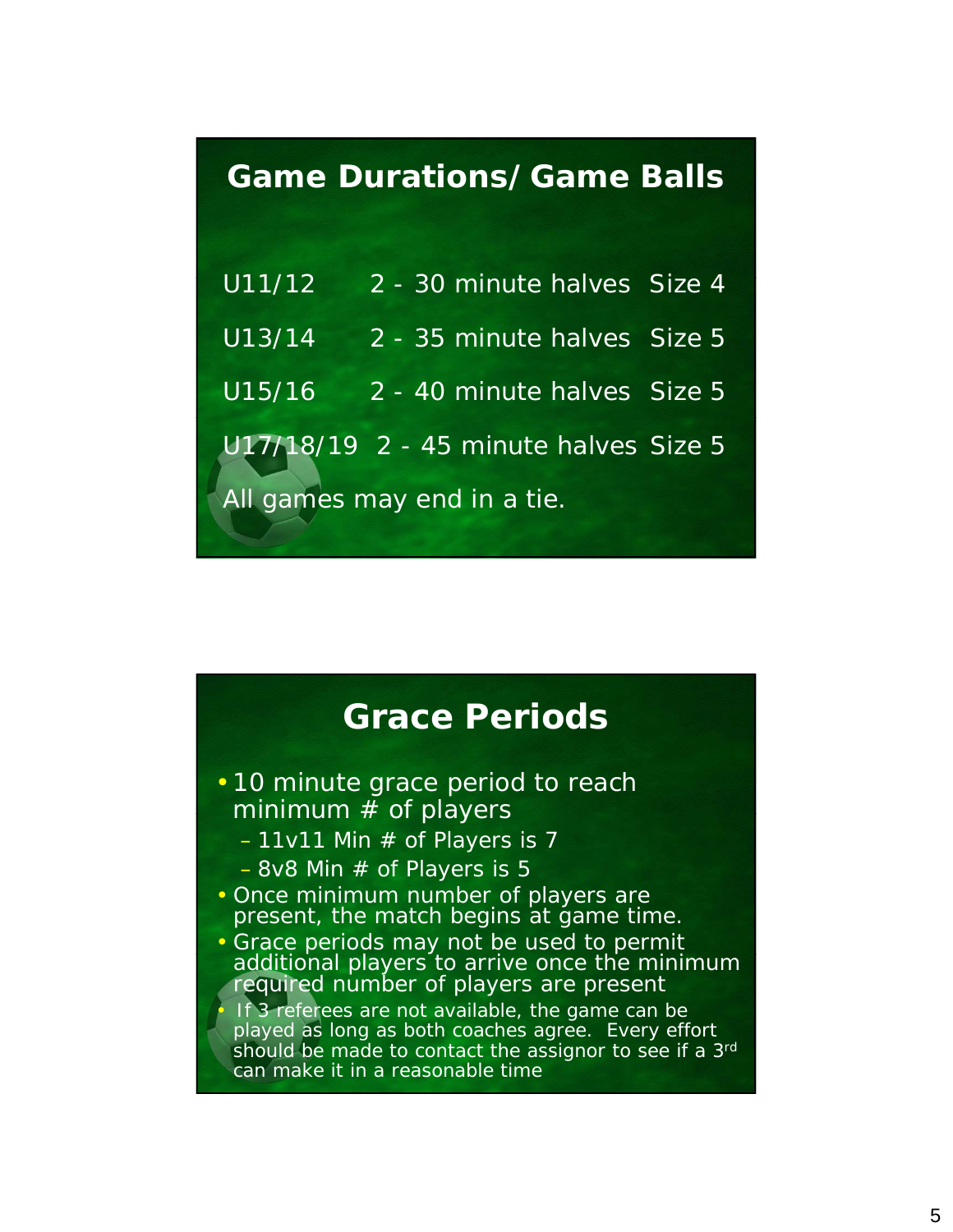## **Pre-game - Rosters**

- •Suspended players *may not* be on the bench.
- Non-participating players *must* be identified by the referee.
- Non-participating players *must* behave appropriately and can be dismissed for misconduct.

## **Pre-game - Choices**

- The team listed first is the home team.
- In the event of a color conflict, the home team shall change into a light jersey
- Home team has choice of bench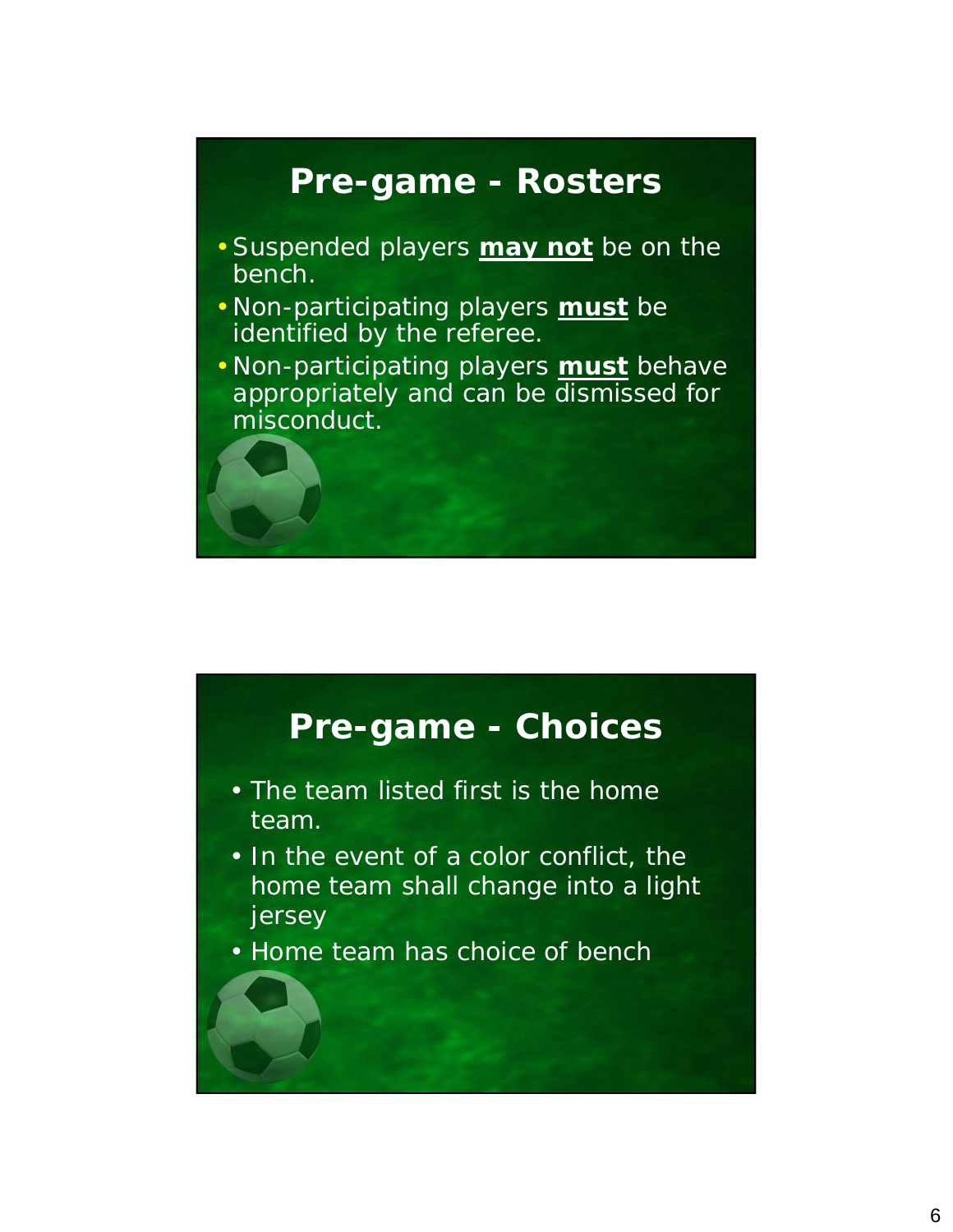# **Pre-game – Referee Fees** • Payment of referees will be "CASH-IN-HAND" at the field by the team managers prior to the games. Each team will contribute one-half the total referee fees for that age group. Age Group Referee AR1 AR2 U11/U12 30 20 20 U13/U14 35 20 20 U15/U16 40 25 25 U17/U18 50 40 40

#### **Substitution Rules** Substitutions may be made with the consent of the referee, at the following times: • Prior to a throw-in in your favor. • Prior to a goal kick by either team. • After a goal by either team. • After an injury, by either team when the referee stops play. • At half time. • When the referee stops play to caution a player, only the cautioned player may be substituted prior to the restart of the game.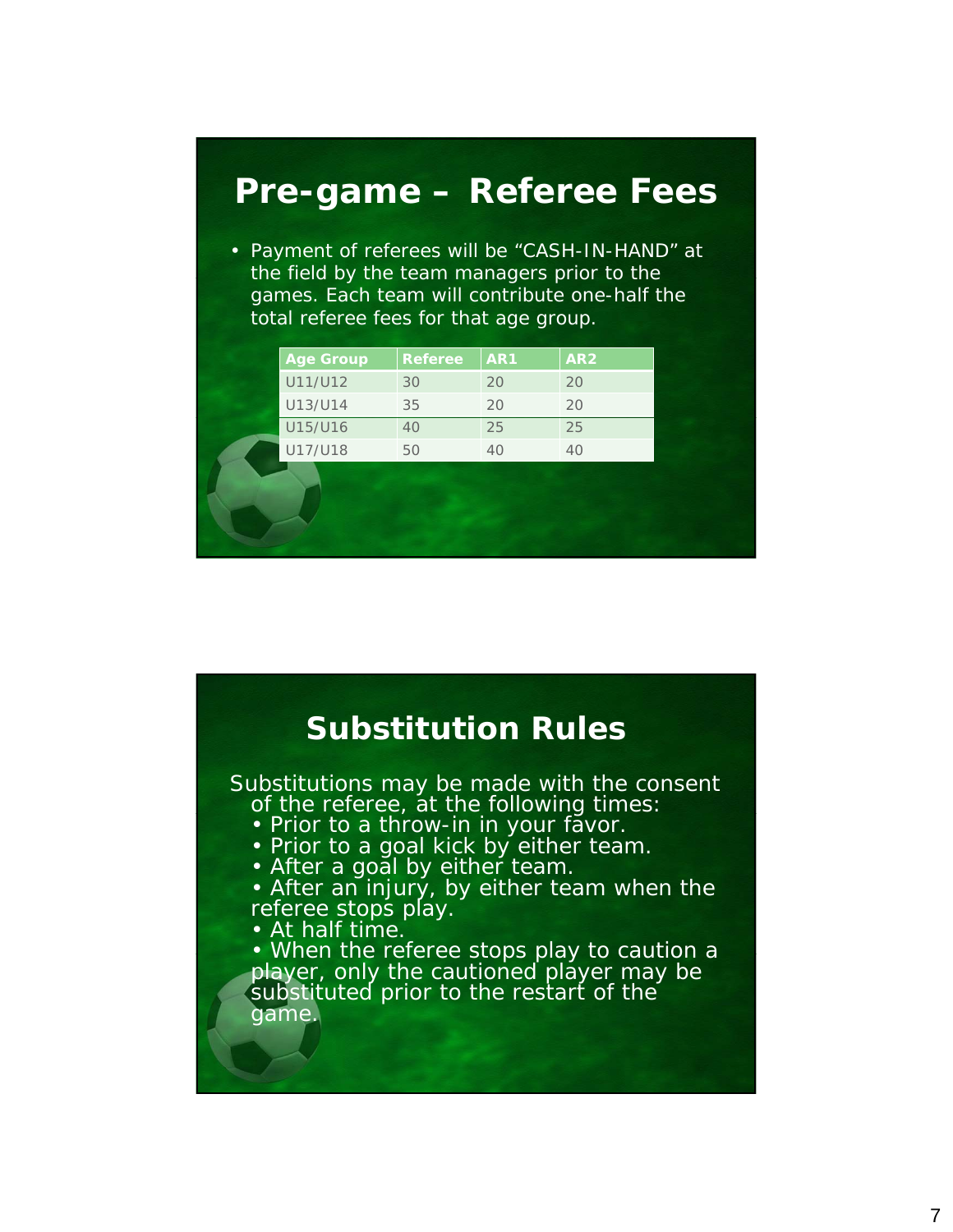### **Game Conditions Weather** • If weather conditions require a game to be suspended: • notify teams that the game is SUSPENDED, not terminated, over or ended • encourage all players, coaches, etc. to leave the field • immediately seek shelter • be sure to record the score and the time the game was suspended (both time of day and time elapsed in the game) • record the restart required and position on the field when the game is resumed

## **Handling Send-Offs**

- A player who is sent-off shall leave the playing area/sideline under the supervision of an adult designated team representative
- Team manager keeps the player pass
- A player sent off can be at the next game, spectator side only. Not on the bench.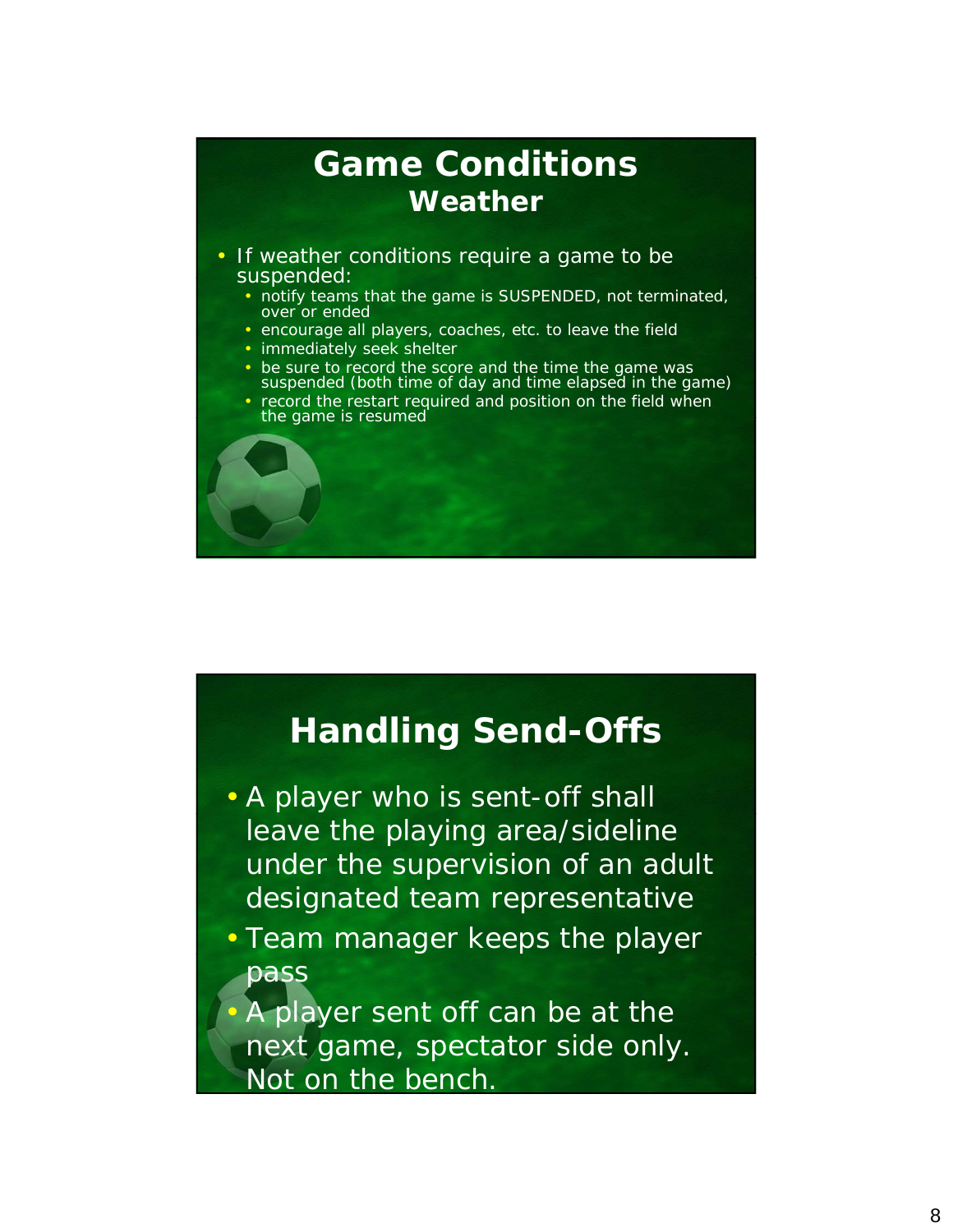## **Handling Send-Offs**

- Coach who is sent off shall leave the vicinity of the playing area and have no further contact with the team until the game is over. If no other team official is present, the game is terminated.
	- Coach serving a suspension can't be at the complex unless coaching another team

• No credentialed coach/team official– no game

## **Handling Send-Offs**

- After the match, referee shall complete a USSF Game Report. Make sure all members of the crew review the report and agree with details.
- USSF Game Reports (that have a send off) shall be emailed to Bill Rushing (Bill.Rushing@wsnelson.com) within 48 hours of the match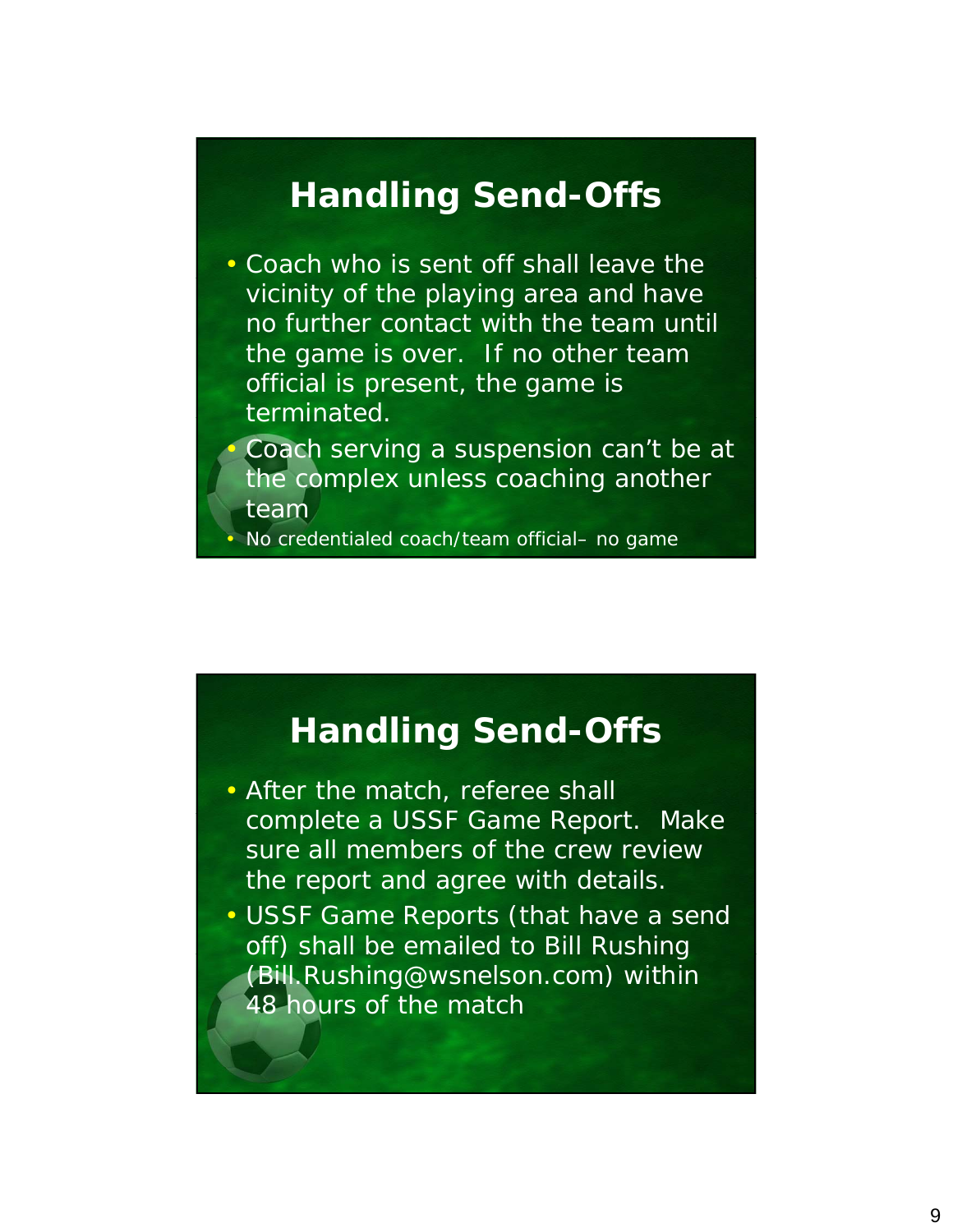## **Concussions**

- Any suspected head injury have a trainer come over immediately
- No hurry to remove the player and restart the game– player safety is foremost here
- If the trainer or any other medical personnel advise of a POSSIBLE concussion, the player can no longer play in that game
- Complete a game report noting the injury and all circumstances. Game report to be sent to Bill Rushing
- If no trainer/medical personnel present, then the referee makes the call

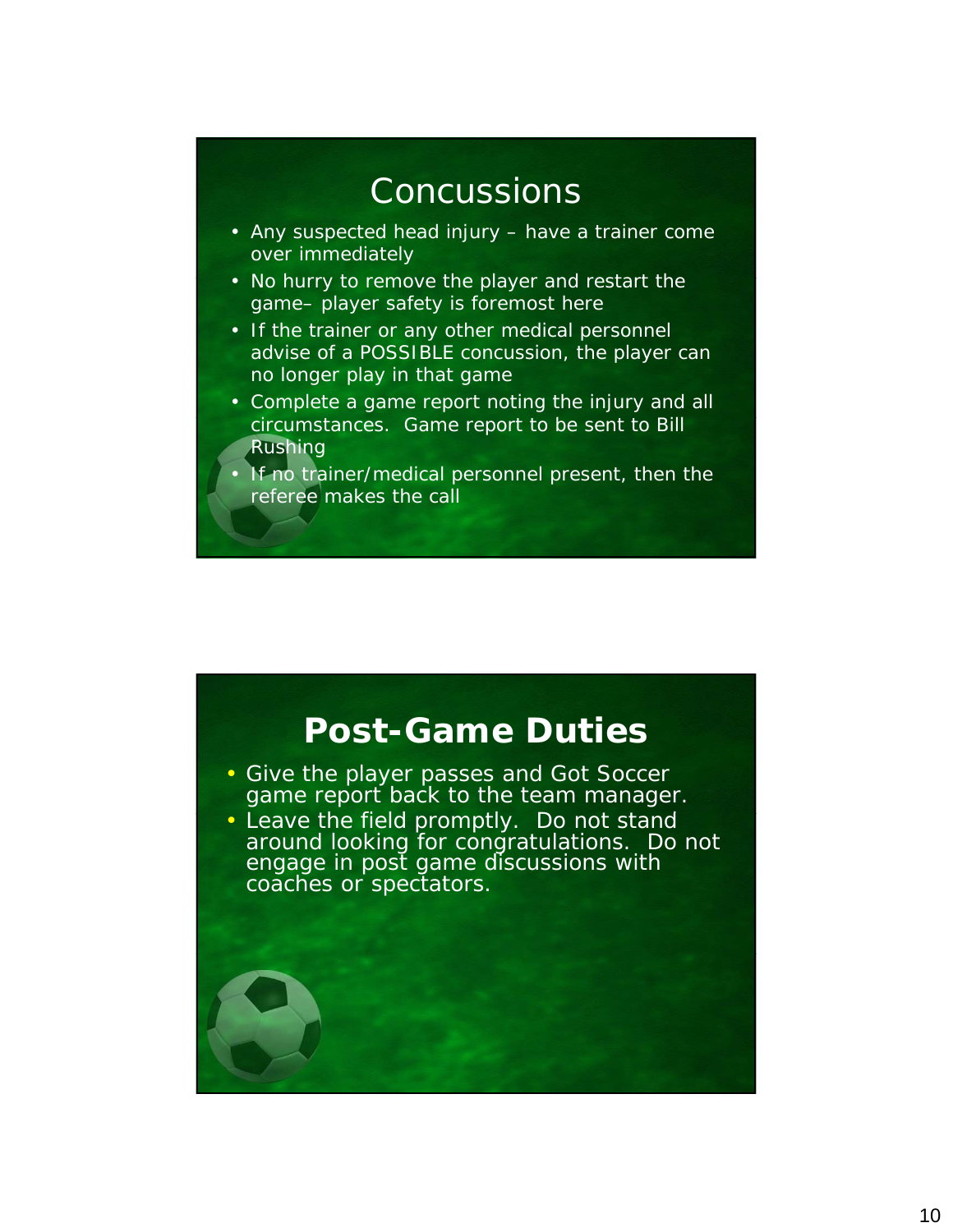# **Post-Game Duties**

### •Before submitting game report:

- Have the *entire crew* initial the score card to verify the score.
- Ensure scores and teams have not been transposed.
- Ensure the proper names/numbers are included for players cautioned or sent off.
- Record the game information and submit the game report.

•**Get it right!**

## **Post-Game Duties** Final Game Report

- Mark cautions and sendoffs next to player's name on the front of the GotSoccer Game Report
- ALL members of the crew shall initial the game report